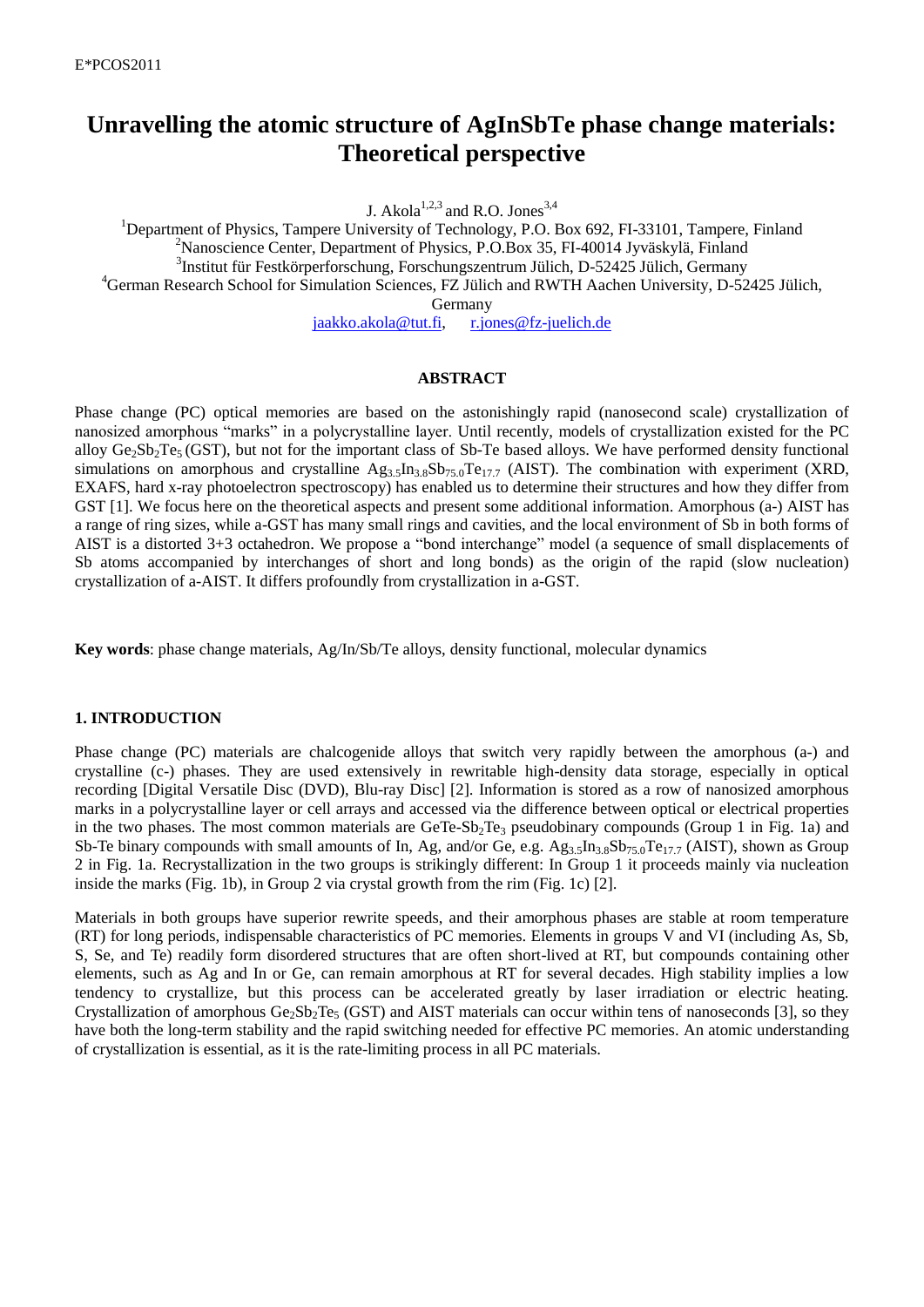

**Figure 1.** PC materials and their crystallization patterns. (a) The most commonly used materials for optical recording are in Groups 1 and 2. (b) Nucleation-dominated recrystallization (as in GST), (c) Growth-dominated recrystallization (AIST).

There have been many studies of crystalline GST (rock salt) and AIST (A7) materials [2]. The average number of *p*electrons is near 3 in all compositions, suggesting orthogonal bonds with neighbouring atoms and octahedral coordination. Such structures are spatially isotropic or have near cubic symmetry, examples being high-temperature structures of AIST crystals [4]. Much less is known about the structure of the amorphous phases, so that the PC mechanism remains the subject of speculation. There have been numerous studies on a-GST recently, including the combination of density functional (DF) / molecular dynamics (MD) and reverse Monte Carlo (RMC) simulations we used to reproduce x-ray diffraction (XRD) and hard x-ray photoelectron spectroscopy (HXPS) data. The structure of a-GST has many small rings with "*AB* alternation'' (*A*: Ge, Sb; *B*: Te) that act as nuclei in the crystallization process [5]. However, little is known about the amorphous structures of Group 2 materials, including AIST. The technique used for a-GST [experiment (XRD, HXPS, and EXAFS) combined with DF/MD simulations] has been applied to determine the a- and c-structures of an AIST alloy,  $Ag_{3.5}In_{3.8}Sb_{75.0}Te_{17.7}$ . The differences between the structures of GST (Group 1) and AIST (Group 2) have wider implications.

### **2. DENSITY FUNCTIONAL CALCULATIONS AND RMC REFINEMENT**

The combined DF/MD calculations were performed with the CPMD package [6] , using the approximation of Perdew *et al.* (PBEsol) [7] for the exchange-correlation energy and Troullier-Martins pseudopotentials [8] (with non-linear core corrections). The valence states of Ag and In included the 4*d* electrons. Periodic boundary conditions were used, with a single point ( $k=0$ ) in the Brillouin zone. The kinetic energy cutoff of the plane wave basis was 60 Ry, and Born-Oppenheimer simulations were performed with time steps of 3.025 fs and 6.050 fs for initialization and data collection, respectively. The unit cell contained 23 Ag, 25 In, 480 Sb, and 112 Te atoms, with densities of 0.0329 atoms/ $\AA^3$  (c-AIST) and 0.0306 atoms/ $\AA^3$  (a-AIST). The simulations started at 3000 K (liquid) in a cubic box (side 27.09 Å), followed by cooling (30 ps) to the melting point (850 K, 0.0322 atoms/Å<sup>3</sup>) and data collection (20 ps) [9]. Cooling to 300 K over 100 ps with gradually decreasing density was then followed by data collection (30 ps) and quenching. The geometry was optimized at the final density (box size  $27.57 \text{ Å}$ ) and refined using the RMC++ code [10] with the experimental x-ray total structure factor *S*(*Q*) and constraints on (a) the average coordination number of all atoms and (b) the distributions of bond angle distributions Sb-Sb-Sb, Sb-Te-Sb, Te-Sb-Sb and Te-Sb-Te.

The calculations on c-AIST (A7 structure) used 648 atoms in a hexagonal unit cell (*a*=25.826 Å, *c*=33.43 Å). The lattice sites were occupied by 23 Ag, 25 In, 486 Sb, and 114 Te atoms by introducing correlations between minority atoms (Ag, In) and Te (Ag/In attracted by Te, Te avoids itself) and optimizing the structure. A cutoff distance of 3.2 Å was applied to analyze PDF and angular and ring distributions, and the electronic structure was analyzed using atom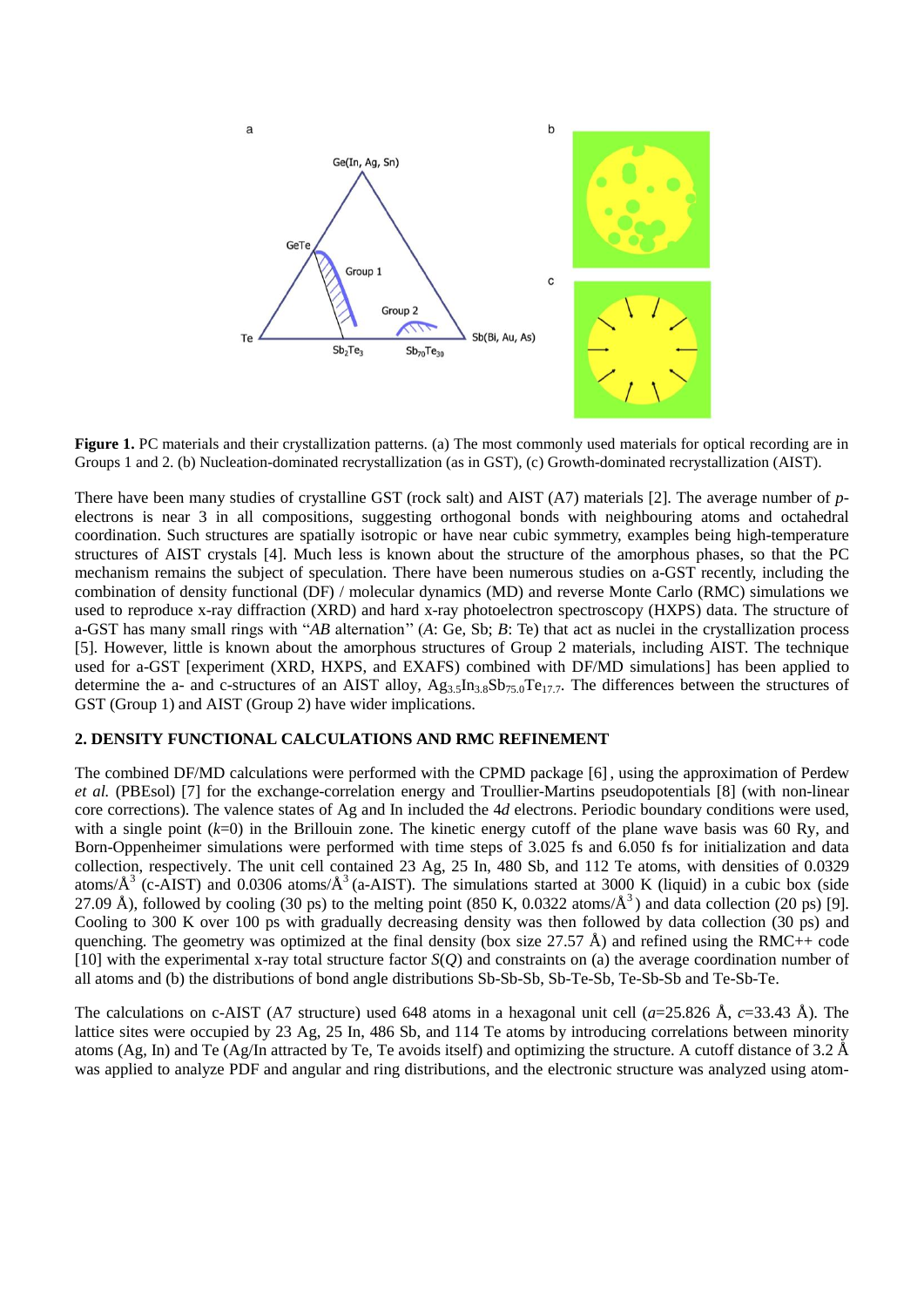centred orbitals and Mayer bond orders. The cavity analysis [11] used a test particle with cutoff radius 2.8 Å. The cohesive energy is 35 meV/atom lower in a-AIST than in c-AIST (4.07 eV/atom).

The presence of four elements and the dominance of two (Sb, Te) with similar atomic numbers rule out determining the local structure of AIST by XRD alone, so that we have performed a melt-quenched DF simulation of a-AIST (640 atoms) and refined the structure using a reverse Monte Carlo (RMC) method. The criteria were: (a) agreement with XRD data, (b) a total energy close to the DF minimum, and (c) agreement with the HXPS measurements of electronic structure. The second and third requirements required carefully chosen constraints on bond distances and bond angles, but the resulting  $S(O)$  and  $T(r)$  agreed very well with experiment (blue lines in Figs. 2a-b). AIST and GST geometries are shown in Figs. 2c and 2d, respectively. The total energy of RMC-refined a-AIST is only 68 meV/atom above the lowest DF energy. The minority atoms (48 Ag and In atoms in the simulation cell) seldom bind to each other (see Fig. 2c), but often bind to Te (Te avoids itself), suggesting that AIST may segregate into Sb and AgInTe<sub>2</sub> under certain conditions [12]. The local environment of Sb (75% of all atoms) is very similar to that in the crystal (A7, a distorted octahedron). Cavities are small, and their total volume (7%) is much less than in a-GST (14%) [11]. Crystalline AIST has no cavities, c-GST 10%. The difference between the cavities in a-AIST and a-GST is clearly visible in Figs. 2c and 2d, where large cavities are pink. The lower figures in Fig. 2 show that "*ABAB*-squares" [11] with alternating Te and Ge (or Sb) atoms are prevalent in a-GST, but insignificant in a-AIST.

## **3. RESULTS AND DISCUSSION**

Fig. 2a shows the structure factors *S*(*Q*) of AIST and GST obtained using XRD [13]. Both c-forms have sharp Bragg peaks (red lines), and the a-forms (black lines) have typical halo patterns. However, oscillations up to the maximum *Q* value in a-AIST indicate a structure with well defined short-range order. Fourier transformation of the *S*(*Q*) lead to the total correlation functions  $T(r)$  for c-AIST and c-GST (Fig. 2b), which are very similar beyond 4 Å. Small differences exist between the two crystalline forms at shorter distances, e.g. the double peak in c-AIST (2.93 Å and 3.30 Å) and a single peak in c-GST (2.97 Å). The  $T(r)$  for the *amorphous* materials, however, differ significantly: the first peak in a-AIST (2.86 Å) is only slightly shorter than that found in c-AIST (2.93 Å), whereas the first peak in a-GST (2.79 Å) is much shorter than that in c-GST (2.97 Å). The shoulder on the second peak in a-AIST (3.5 Å, arrowed) is near that observed in the crystalline form  $(3.30 \text{ Å})$ . These differences provide is strong evidence that the materials crystallize differently. The atomic motion and/or diffusion accompanying the phase change are larger in GST than in AIST, where the phase change is accompanied by small changes in bond lengths.

The DF-RMC structure of a-AIST were compared with the local structure of each element determined by EXAFS measurements at 26 K, and the coordination numbers *N* and bond lengths *r* determined (Table 1) agree with those found by Tashiro *et al*. [14] at RT for a similar AIST composition. Table 1 also gives values for the DF-RMC geometry based on the partial pair distribution functions  $g_{ij}(r)$  (PDF) and bond order analysis [1]. The coordination numbers from EXAFS measurements for Sb  $(3.7 \pm 0.3)$  and Te  $(2.4 \pm 0.4)$  agree well with the calculated values. The dopants Ag and In are more challenging; EXAFS measurements indicate that there are only small differences between the bond lengths, with Ag bonds being slightly shorter (2.80 Å). This is consistent with the DF-RMC results, where the bond lengths are near  $2.85 \pm 0.05$  Å for most PDFs.

**Table 1**. Local structure of a-AIST determined by EXAFS at 26 K and by DF/MD (RMC-refined DF geometry). *N*: coordination number, *r*: nearest neighbour bond lengths,  $N_{bond}$ : chemical coordination number (c-AIST value in brackets)

| Atom | $N_{\rm EXAFS}$ | $r_{\rm EXAFS}$ (A) | $N_{\text{DFMD}}$ | $r_{\text{DF/MD}}(A)$ | $N_{\text{bond}}$ |
|------|-----------------|---------------------|-------------------|-----------------------|-------------------|
| Ag   | $3.3 \pm 0.5$   | $2.768 \pm 0.006$   | 4.4               | $2.80 \pm 0.05$       | 1.9(2.0)          |
| In   | $4.3 \pm 0.6$   | $2.826 \pm 0.006$   | 3.1               | $2.85 \pm 0.05$       | 2.5(2.9)          |
| Sb   | $3.7 \pm 0.3$   | $2.872 \pm 0.006$   | 3.3               | $2.85 \pm 0.05$       | 3.1(3.2)          |
| Te   | $2.4 \pm 0.4$   | $2.827 \pm 0.006$   | 2.5               | $2.85 \pm 0.05$       | 2.5(2.6)          |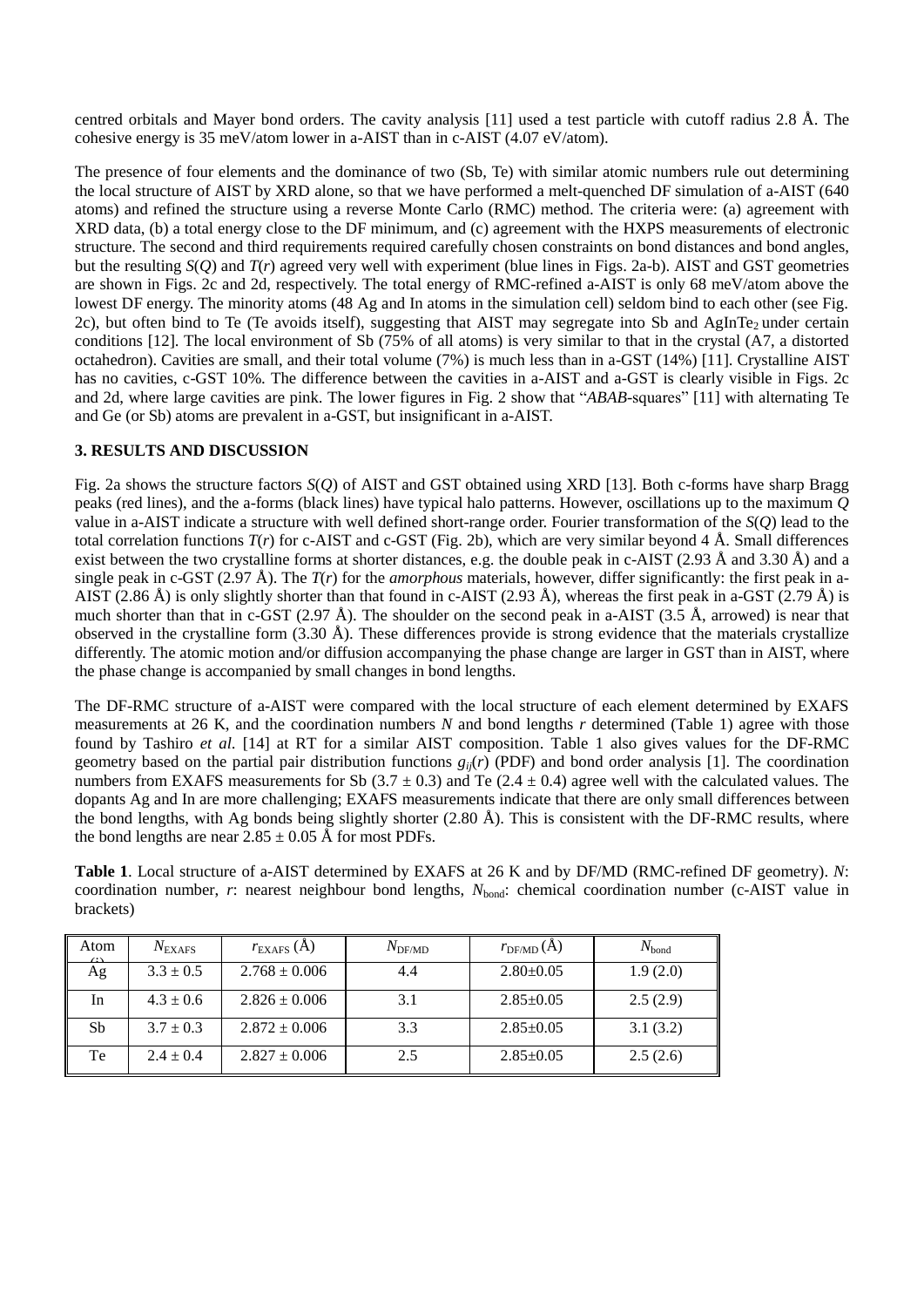

**Figure 2.** HEXRD data for AIST and GST, and atomic configurations of a-AIST and a-GST. (a-b) *S*(*Q*) and *T*(*r*) of AIST and GST [5]. Red line: experimental data of c-phase, black line: experimental data of a-phase, blue line: DF-RMC model of a-AIST. The DF-RMC and experimental results are practically indistinguishable. (c) Part of 640 atom model of a-AIST (24 Å x 24 Å x 12 Å). Ag, silver; In, magenta; Sb, blue; Te, yellow. (d) Part of 460 atom model of a-GST Å  $(24 \text{ Å } x \, 24 \text{ Å } x \, 12 \text{ Å})$ , Ge, red; Sb, blue; Te, yellow, large cavity, pink.

The DF-RMC structure is consistent with both HEXRD and EXAFS data, and the density of states (DOS) calculated for this structure has been compared with HXPS measurements in Ref. [1]. As in GST [15], the amorphous and crystalline phases of AIST have similar HXPS spectra. The calculated DOS of c-AIST differs in one detail from the HXPS measurements in that there is a non-zero value at the Fermi energy, i.e. the small band gap semiconductor appears to be "metallic". DF calculations of this type focus on total energy differences, and the Kohn-Sham eigenvalues shown here commonly underestimate gaps between occupied and unoccupied states. The orthogonal  $p^3$ type bonds should dominate the bonding in both phases, so that the phase change in AIST could occur by rapid bond interchange involving *p* electrons with smaller atomic movements than those in GST. This is consistent with small change in the  $T(r)$  the XRD data for the two phases, which is not found in GST.

The above comparison with XRD, EXAFS, HXPS data shows that our DF-RMC model of a-AIST describes reliably both the atomic arrangement and the electronic structure. A comparison of bonding in a-AIST and c-AIST is essential to understand the differences in PC mechanism, and DF calculations provide information about the bond order (the number of chemical bonds between pairs of atoms) and the effective atomic charges. These are discussed in detail in Ref. [1]. The chemical coordination numbers  $N_{bond}$ , calculated by adding the bond orders to the coordination numbers, provide additional insight (Table 1). The values for Ag, Sb, and Te of a-AIST are almost the same as in c-AIST, e.g. *N*<sub>bond</sub> for Sb in a-AIST (3.1) is very close to that in c-AIST (3.2). The bond order profiles of Sb-Sb and Sb-Te are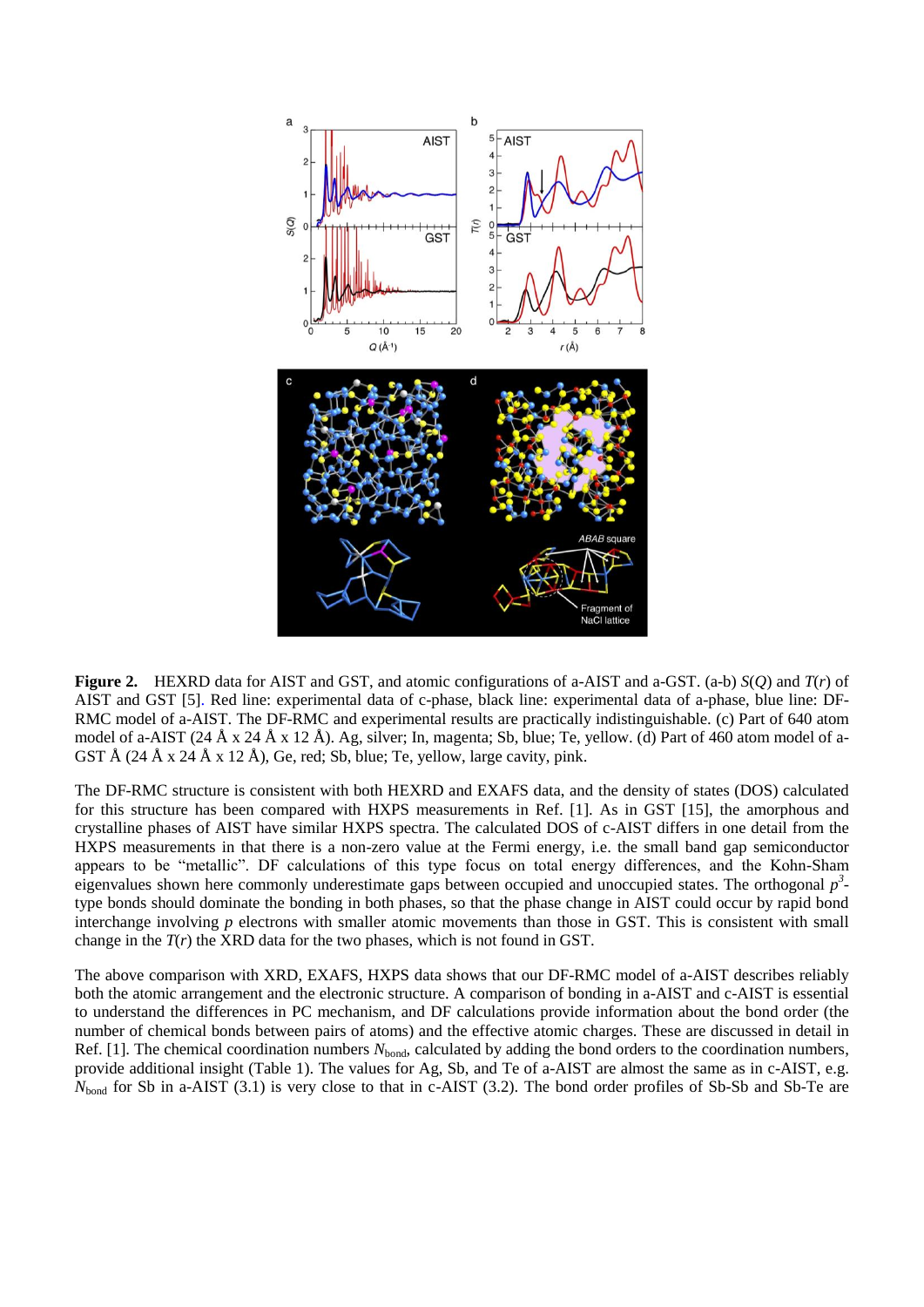strikingly similar in a-AIST and c-AIST [1]. The small change in the structure between covalent bonds in a-AIST and resonant bonds [16] in c-AIST should therefore provide adequate optical contrast between them. This situation is similar to that in GST, where angular disorder breaks the resonant bonds in a-GST and provides sufficient optical contrast between a-GST and c-GST [17].



**Figure 3.** Comparison of PDF for a-AIST (black), liquid AIST (red). The vertical blue lines show values for c-AIST.

In Figure 3 we compare the calculated PDF for the amorphous and liquid [9] phases of AIST. The trends upon cooling are: (1) The first peak of the Sb-Sb and Sb-Te distributions are much sharper in a-AIST, and the bond lengths are close to those of c-AIST (short bonds). Both a- and c-AIST have a second maximum at 4.3 Å, which is consistent with a (pseudo)cubic medium range order. (2) Te-Te bonds are almost absent in a-AIST, while the PDF of c-AIST shows definite medium-range order with an enhanced peak at 6.2 Å. (3) Ag and In prefer to bind to Te, as seen in the stronger first peak for a-AIST after relaxation. We note, in particular, the reduced number of In-Sb bonds.

The structure (bond lengths and angles) and chemical coordination numbers obtained by the RMC-refined DF calculations lead to the local environment around Sb atoms shown in Fig. 4, which shows that both a-AIST (left panel) and c-AIST (right panel) resemble (distorted) 3+3 octahedra. Each vector shown is the sum of (typically three) short bonds and have been computed for each atom by summing bond vectors and applying a smooth Fermi function (cutoff at 3.2 Å) for individual weights. The norm of a vector is largest for three short bonds (orthogonal directions, distorted octahedron), and the vectors are randomly oriented in a-AIST. Laser irradiation or electric heating can lead to a sequence of small atomic shifts that align the vectors along the  $c<sub>H</sub>$  –axes of crystalline (A7, hexagonal) cells in the rim, so that the entire amorphous mark takes on the A7 structure. We suggest that the phase change is simply a small displacement of the central atom as it interchanges one short (red) and one long (dashed) bond. Here there are three potential bond-pairs in orthogonal directions. The close correspondence between the first peaks in  $T(r)$  in a- and c-AIST is further evidence that the structural change is dominated by bond interchanges among near neighbours.

The atomic interchange alters the orientation of the octahedron, which can adapt to the crystalline surroundings. The lower panels of Fig. 4 show how the vectors, randomly oriented in a fragment of a-AIST, become aligned along the *c*H-axis. The octahedra order (A7 structure), the cavities disappear, and the density increases by 7%. The small atomic displacement simply interchanges a strong bond and a weak bond, without requiring bond breaking or diffusion. The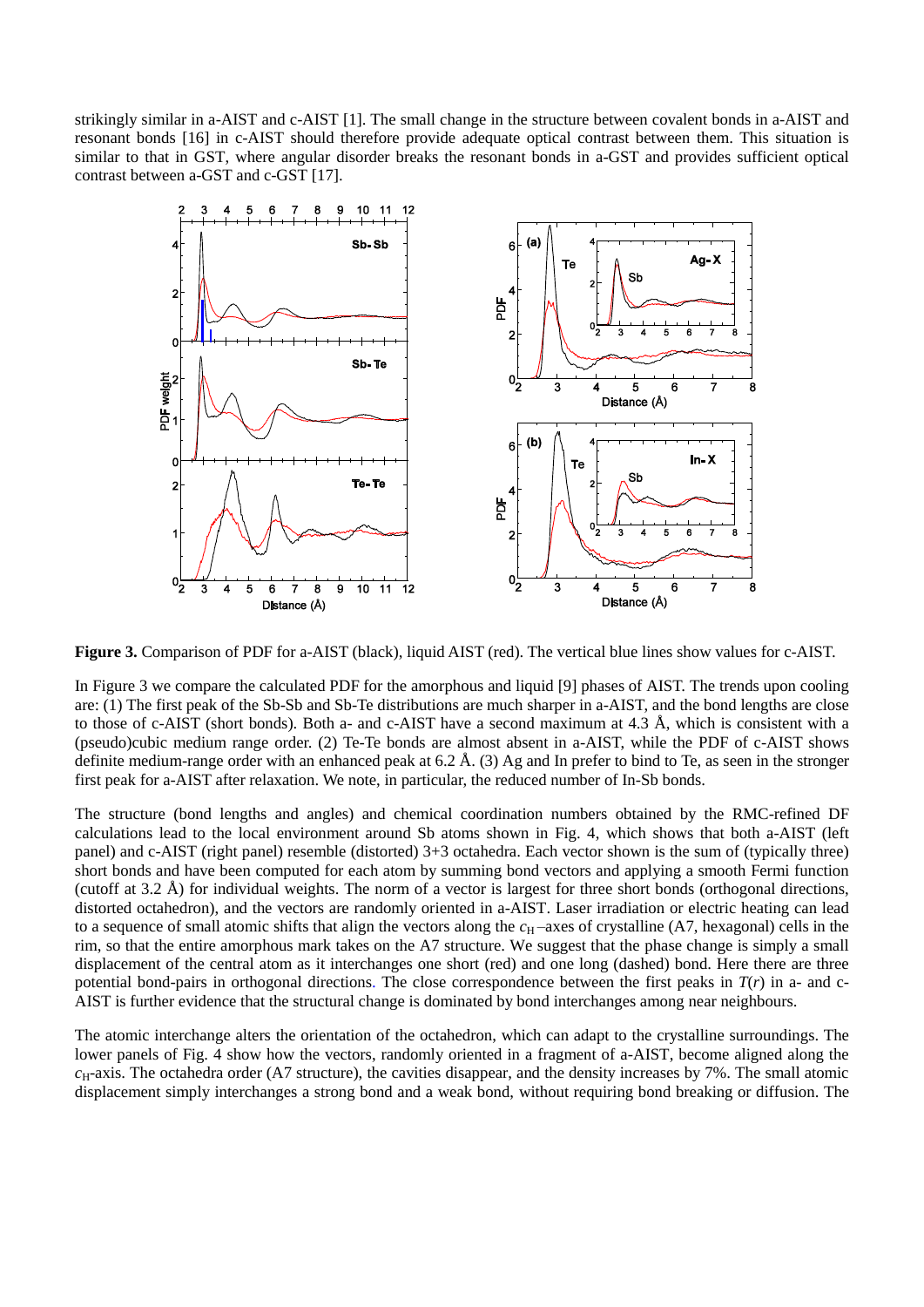process is a sequential, collective motion of Sb atoms, the main component of a-AIST, and an avalanche of bond interchanges is consistent with both the instability of amorphous Sb and the rapid phase change in a-AIST and other Group 2 materials [18].



**Figure 4.** PC mechanism in a-AIST. Laser light excites bonding electrons and causes the atoms to move. The central atom with three short (red) and three long (dashed) bonds moves past the centre of the distorted octahedron, interchanging a short and a long bond. Green: resultant vector of short bonds. The grey sticks (lower right) correspond to the red bonds (upper right). Atom colours as in Fig. 2c.

The structure and electronic properties of a-AIST and a-GST have been determined using identical techniques, and we now discuss their crystallization processes. First, the distributions of closed loops ("ring statistics") differ significantly [1]. In a-GST, 40 % of the rings are 4-fold or 6-fold, while the distribution in a-AIST is much broader; the most common (5-fold) rings make up only 15 % of the total. Amorphous AIST shows links between rings of various sizes (Fig. 2c), while small rings dominate in a-GST (Fig. 2d). Differences in the topological constraints of ring statistics and cavity concentrations in a- and c-GST imply crystallization processes with changes in bond lengths and coordination numbers (see Fig. 2b). In a-AIST, we propose that a sequence of ring reconstructions via bond interchanges results in 6-fold rings with short Sb bonds accompanied by small changes in the bond lengths (see Fig. 2b). Crystallization proceeds either from the crystalline area surrounding an amorphous mark (growth-dominated crystallization) or from a crystalline seed (template) that exceeds the critical size for nucleation (slow nucleation for Group 2). The latter occurs in as-deposited AIST films where the amorphous area is larger, and such films crystallize with difficulty if the surroundings of an amorphous mark are not crystalline [1]. By contrast, many 4- and 6-fold rings in a-GST act as nuclei for crystallization and require larger atomic displacements than in a-AIST. Crystallization starts simultaneously from many such nuclei in the amorphous mark (NaCl fragments, Fig. 2d) and results in small crystal grains. This process is aided by the higher concentrations of cavities (Fig. 2d) and of Te atoms, which favour low coordination. The structures we have found have led us to propose a "bond interchange" model as the origin of "growth-dominated" crystallization of a-AIST, whereas the large fraction of crystalline nuclei in a-GST is the origin of the "nucleation-driven" crystallization in GST. Nucleation is slower in AIST than in GST, because larger crystalline seeds are needed to impose an A7-type director on the neighbouring amorphous atoms.

# **4. CONCLUSIONS**

Extensive experimental (XRD, EXAFS, HXPS) and theoretical (DF/MD simulation with 640 atoms) studies of the AIST alloy  $Ag_{3.5}In_{3.8}Sb_{75.0}Te_{17.7}$  have revealed its structure and related properties. The local environment of Sb atoms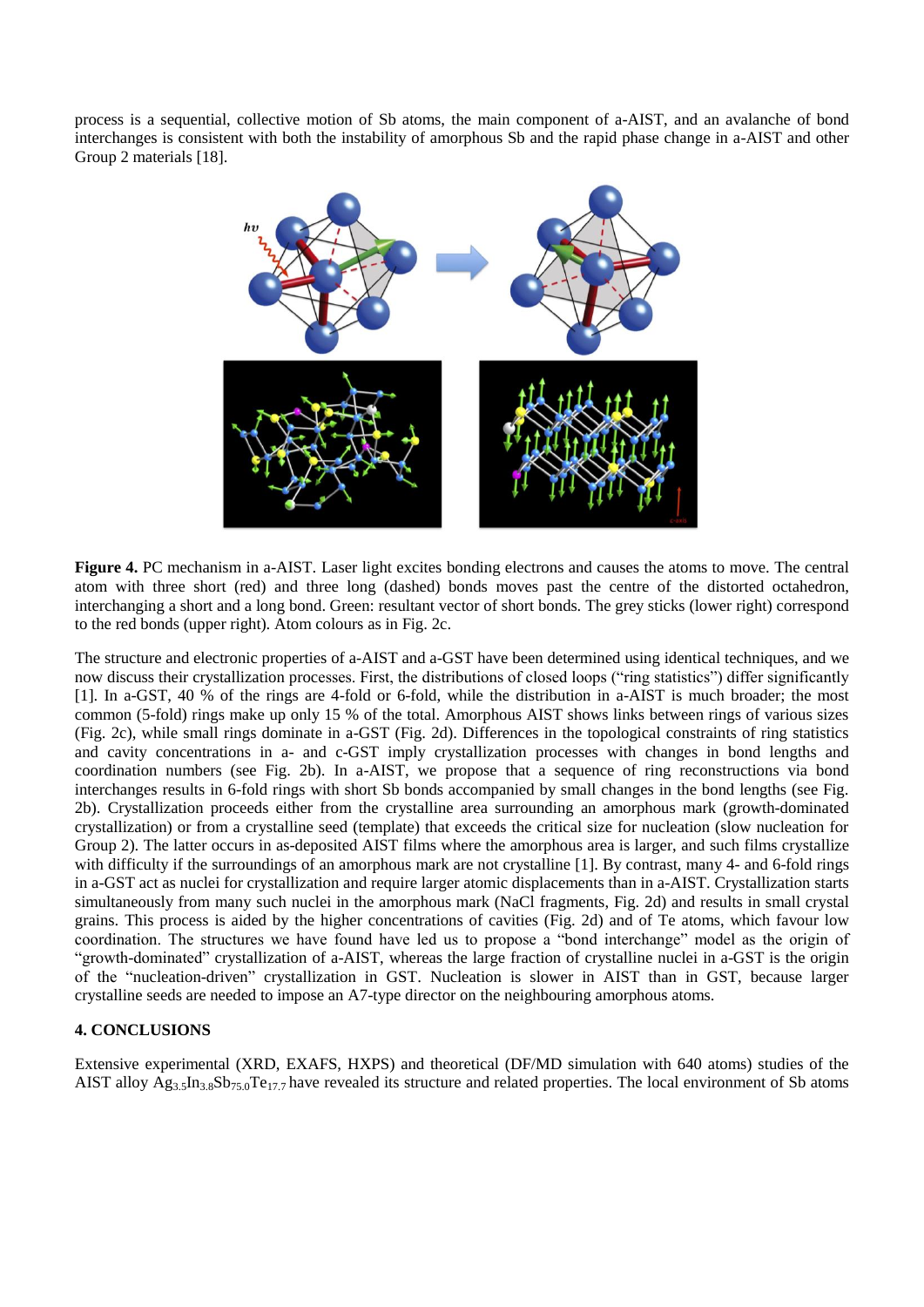resembles a distorted 3+3 octahedron in both c- and a-phases, and the bond lengths in a-AIST are slightly shorter (stronger) than in c-AIST (Fig. 2b, Table 1), with enhanced insulating or semiconducting features. Crystalline AIST has a distorted octahedral structure and more metallic features, as seen in the electronic DOS. The similarity between the DOS in a- and c-phases is consistent with small atomic displacements during the phase change.

According to the above bond-interchange model, crystallization of a-AIST can be viewed as a rapid succession of diffusionless events where the  $3+3$  octahedra are aligned along the crystalline  $c_H$ -axis imposed by the surrounding crystal (see Fig. 1c). Heating or photon excitation causes the octahedra to align near the matrix boundary, and bladeor needle-like crystallites can grow along the laser-scanning direction, as often observed in Sb-based PC materials. The lack of cavities and chemical alternation in a-AIST favour smooth crystal growth. The precise roles of the lowconcentration dopant atoms (Ag, In) are not yet clear, but they increase the viscosity at temperatures near RT, impeding atomic motion and stabilizing the amorphous marks. This is consistent with the dopant dependence of the crystallization temperature found in AIST [20]. In a-GST, dominant small-sized rings with chemical alternation ("*ABAB* squares", *A*: Sb, Ge; *B*: Te) [5,11,21,22] act as nuclei for crystallization, aided by the higher cavity concentration and the presence of low-coordination Te atoms. Our work has then provided insight into the differences between Group 1 and 2 PC materials, which is related to their different crystallization mechanisms. Further study of the bond-interchange model is needed, and very large scale DF simulations should be possible in the near future.

#### **REFERENCES**

- 1. T. Matsunaga, J. Akola, S. Kohara, T. Honma, K. Kobayashi, E. Ikenaga, R. O. Jones, N. Yamada, M. Takata, and R. Kojima, "From local structure to nanosecond recrystallization dynamics in AgInSbTe phase change materials", Nature Mater. **10** (2011) 129.
- 2. M. Wuttig and N. Yamada, "Phase-change materials for rewriteable data storage", Nature Mater. **6** (2007) 824, and references therein.
- 3. Y. Fukuyama *et al.* "Time resolved investigation of nanosecond growth in rapid phase-change materials Correlations with the rescording speed of digital versatile disc media", Appl. Phys. Expr. **1** (2008) 045001.
- 4. T. Matsunaga, Y. Umetani, and N. Yamada, "Structural study of a Ag<sub>3.4</sub>In<sub>3.7</sub>Sb<sub>76.4</sub>Te<sub>16.5</sub> quadruple compound utilized for phase-change optical disks", Phys. Rev. B **64** (2001) 184116.
- 5. J. Akola, R. O. Jones, S. Kohara, S. Kimura, K. Kobayashi, M. Takata, T. Matsunaga, R. Kojima, and N. Yamada, "Experimentally constrained density-functional calculations of the amorphous structure of the prototypical phase-change material  $Ge_2Sb_2Te_5$ ", Phys. Rev. B **80** (2009) 020201(R).
- 6. CPMD version 3.13. © IBM Corporation (1990-2010), © MPI für Festkörperforschung, Stuttgart (1997–  $2001$ ) ( $\frac{http://www.cpmd.org}{http://www.cpmd.org}$ ).
- 7. J. P. Perdew, A. Ruzsinszky, G. I. Csonka, O. A. Vydrov, G. E. Scuseria, L. A. Constantin, X. Zhao, and K. Burke, "Restoring the density-gradient expansion for exchange in solids and surfaces", Phys. Rev. Lett. **100**  (2008) 136406.
- 8. N. Troullier and J. L. Martins, "Efficient pseudopotentials for plane-wave calculations, Phys. Rev. B **43**  (1991) 2006.
- 9. J. Akola and R. O. Jones, "Structure of liquid phase change material AgInSbTe from density functional/ molecular dynamics simulations", Appl. Phys. Lett. **94** (2009) 251905.
- 10. O. Greben, P. Jóvári, L. Temleitner, and L. Pusztai, "A new version of the RMC++ Reverse Monte Carlo programme, aimed at investigating the structure of covalent glasses", J. Optoelectron. Adv. Mater*.* **9** (2007) 3021.